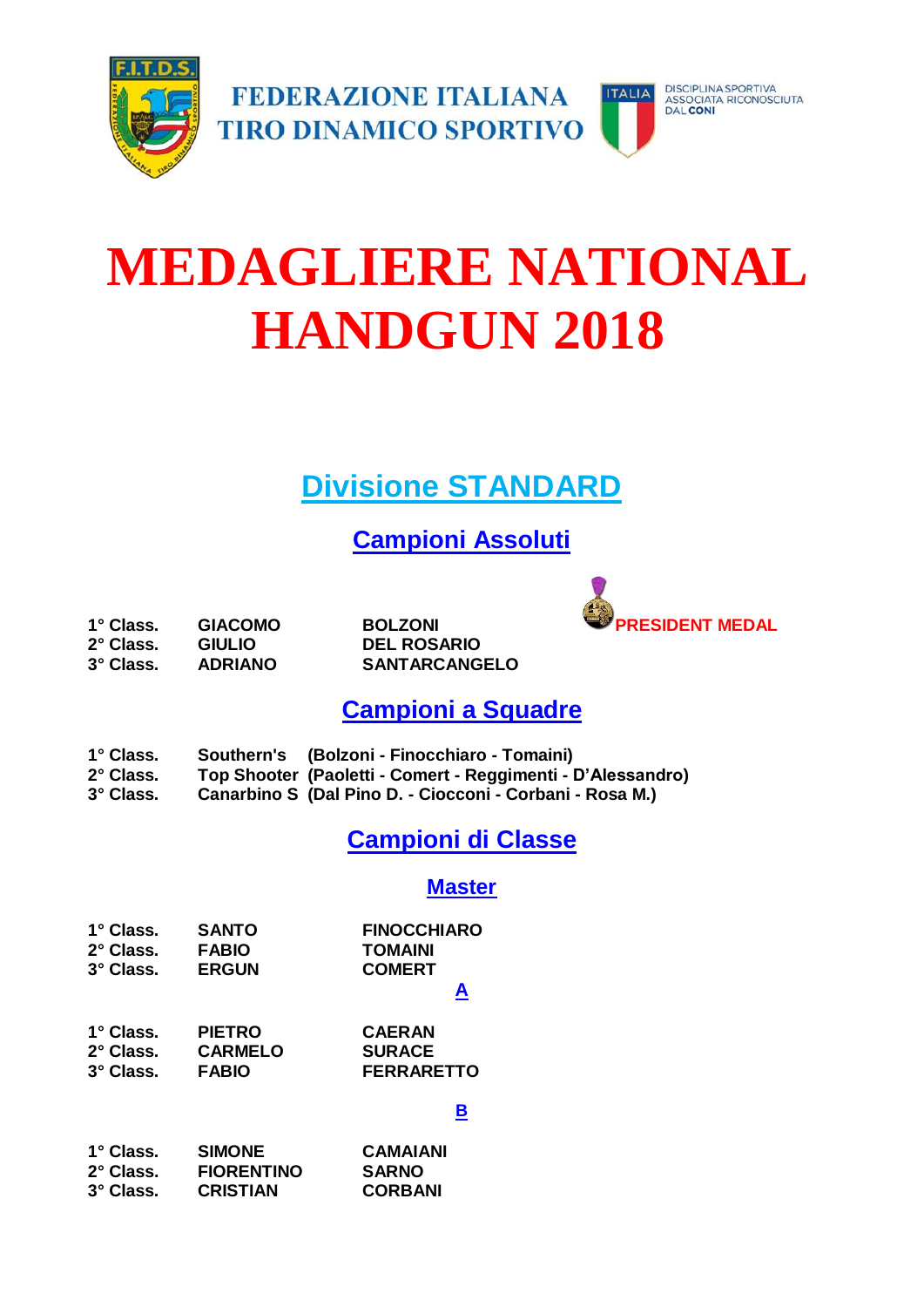#### **C**

| 1° Class. | <b>ALESSANDRO</b> | <b>SCATOLINI</b> |
|-----------|-------------------|------------------|
| 2° Class. | <b>ALESSANDRO</b> | <b>BOVINO</b>    |
| 3° Class. | <b>VINCENZO</b>   | <b>GIULIANI</b>  |

**D**

| 1° Class. | <b>BRUNO</b>     | <b>RODIA</b>    |
|-----------|------------------|-----------------|
| 2° Class. | <b>FRANCESCO</b> | <b>MAGNONI</b>  |
| 3° Class. | <b>CARLO</b>     | <b>CARCIONE</b> |

## **Campioni di Categoria**

### **Senior**

| 1° Class. | <b>ADRIANO</b>  |
|-----------|-----------------|
| 2° Class. | <b>LEONARDO</b> |
| 3° Class. | <b>PAOLO</b>    |

**BETTONI 3° Class. PAOLO PAOLETTI**



**S. Senior**

| 1° Class. | <b>ESTERINO</b>   | MAGLI             |
|-----------|-------------------|-------------------|
| 2° Class. | <b>ALESSANDRO</b> | <b>BOTTICELLI</b> |
| 3° Class. | <b>GIUSEPPE</b>   | <b>PERRUCINO</b>  |

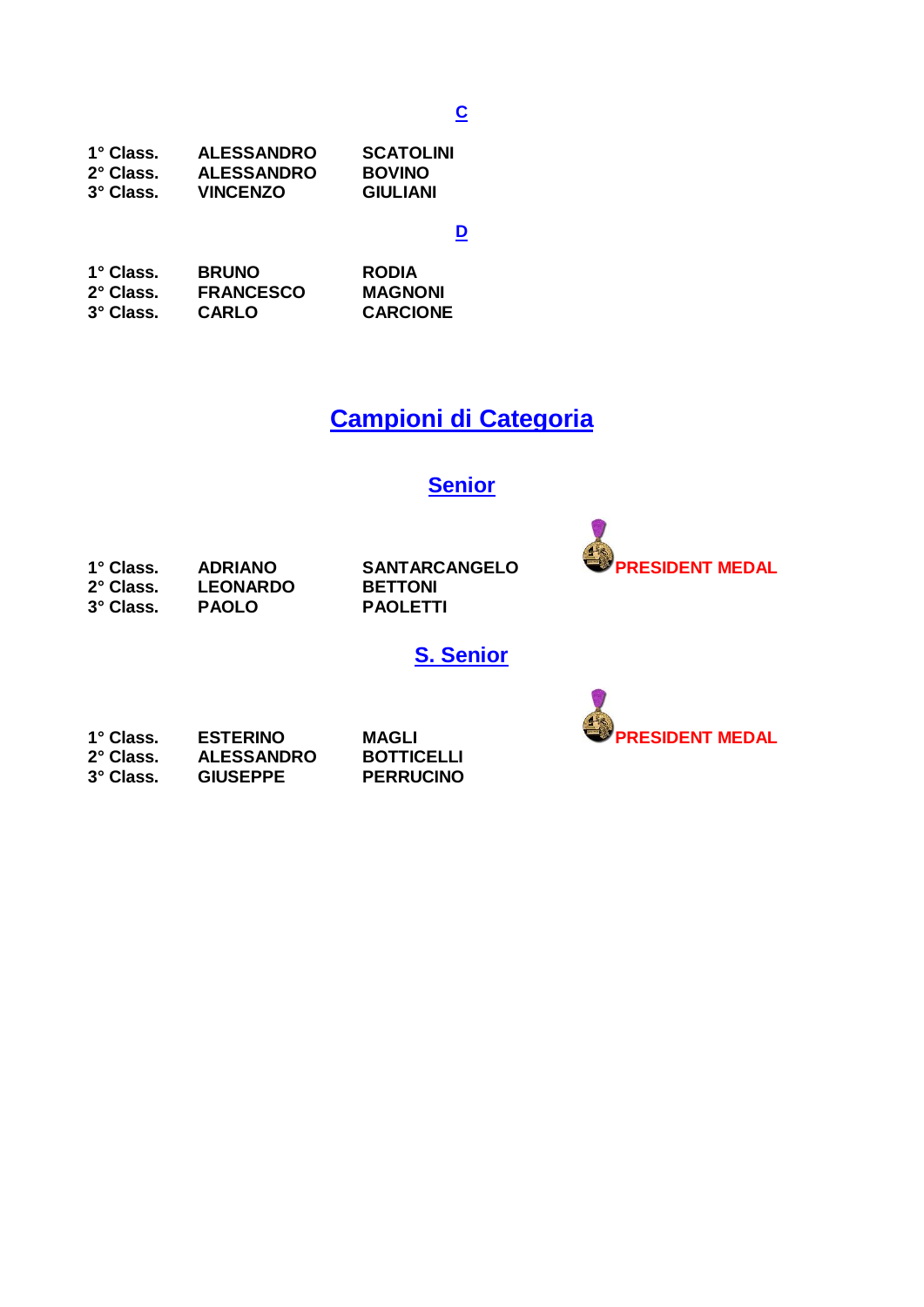**Divisione PRODUCTION**

## **Campioni Assoluti**



| 1° Class. | <b>DAVIDE</b>  | <b>INDIZIO</b>  |
|-----------|----------------|-----------------|
| 2° Class. | <b>MANUELE</b> | <b>AVOLEDO</b>  |
| 3° Class. | <b>CLAUDIO</b> | <b>COZZELLA</b> |
|           |                |                 |

## **Campioni a squadre**

| 1° Class. | <b>SC Polizia</b>     | (Ventura - Vezzoli - Zuccolo - Schiappa)   |
|-----------|-----------------------|--------------------------------------------|
| 2° Class. | <b>TD Montichiari</b> | (Masserdotti - Giacomini - Rossi - Tisi)   |
| 3° Class. | <b>Old Gunners</b>    | (Avoledo - Giglione - Visintini - Da Rold) |
|           |                       | <b>Campioni di Classe</b>                  |

### **Master**

| $1^\circ$ Class. | <b>VALENTINO</b> | TOSI               |
|------------------|------------------|--------------------|
| 2° Class.        | <b>FRANCESCO</b> | <b>GRANATA</b>     |
| 3° Class.        | <b>MANUEL</b>    | <b>MASSERDOTTI</b> |

#### **A**

| 1° Class. | <b>CLAUDIO</b>  | <b>BIANUCCI</b>  |
|-----------|-----------------|------------------|
| 2° Class. | <b>CRISTIAN</b> | <b>GIACOMINI</b> |
| 3° Class. | <b>MASSIMO</b>  | <b>ROSSI</b>     |

#### **B**

| $1^\circ$ Class. | <b>ANDREA</b>  | <b>CICCARELLI</b> |
|------------------|----------------|-------------------|
| $2^\circ$ Class. | <b>SILVIO</b>  | <b>PERONGINI</b>  |
| 3° Class.        | <b>ANTONIO</b> | DI NICOLANTONIO   |

#### **C**

| 1° Class. | <b>SIMON</b>   | <b>IACOPINO</b> |
|-----------|----------------|-----------------|
| 2° Class. | <b>PIETRO</b>  | <b>RISI</b>     |
| 3° Class. | <b>MARIJAN</b> | <b>MALINA</b>   |

#### **D**

| 1° Class. | <b>RICCARDO</b>  | BAU'           |
|-----------|------------------|----------------|
| 2° Class. | <b>RICCARDO</b>  | <b>CARRARO</b> |
| 3° Class. | <b>FRANCESCO</b> | <b>PICCOLI</b> |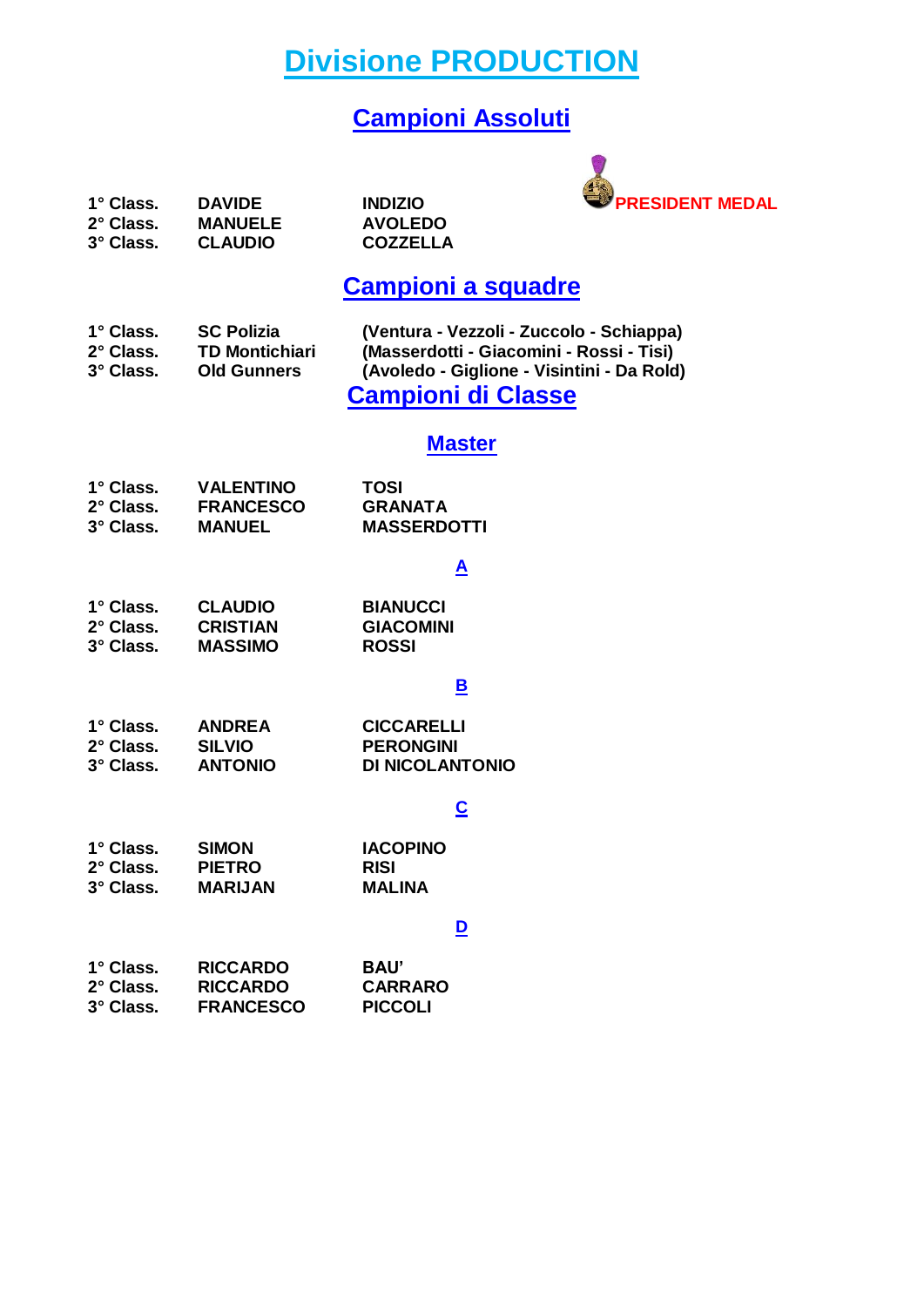## **Campioni di Categoria**

#### **Senior**

**2° Class. DAVIDE CERRATO 3° Class. MARCO BERTON**

#### **S.Senior**

1° Class. CLAUDIO BIANUCCI **PRESIDENT MEDAL**<br>2° Class. NICOLA RUTIGLIANO **3° Class. EDOARDO FINATI**

**2° Class. NICOLA RUTIGLIANO**

#### **Lady**



| 1° Class. | <b>ILARIA</b>   | <b>GIUNCHIGLIA</b> |  |
|-----------|-----------------|--------------------|--|
| 2° Class. | <b>LUCREZIA</b> | DI PROSPERO        |  |
| 3° Class. | SIMONA          | <b>MASTRACCO</b>   |  |
|           |                 |                    |  |

**Junior**

| $1^\circ$ Class. | <b>MIRKO</b>     | <b>CARAPACCHI</b> |
|------------------|------------------|-------------------|
| 2° Class.        | <b>RICCARDO</b>  | <b>CARRARO</b>    |
| 3° Class.        | <b>FRANCESCO</b> | <b>PICCOLI</b>    |

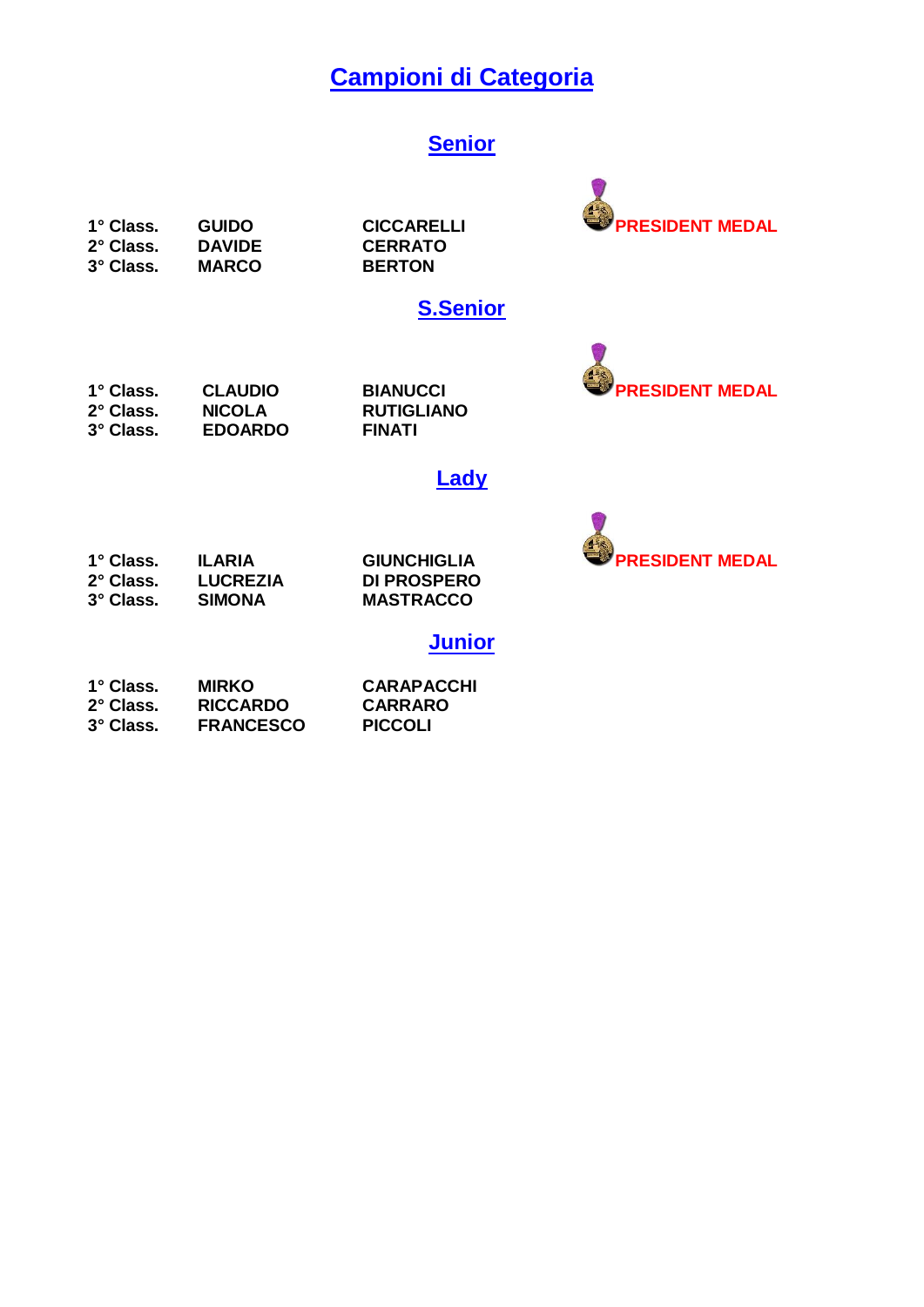**Divisione OPEN**

## **Campioni Assoluti**



## **Campioni a Squadre**

| 1° Class. | Southern's    | (Panetta – Montera – Manunta - Ravizzini) |
|-----------|---------------|-------------------------------------------|
| 2° Class. | <b>Uboldo</b> | (Tassone – Miloro – Buticchi - Barbizzi)  |
| 3° Class. | <b>Brixia</b> | (Borsari - Santolini - Marangi)           |

## **Campioni di Classe**

#### **Master**

| 1° Class. | <b>DIEGO</b>     | <b>MANUNTA</b>   |
|-----------|------------------|------------------|
| 2° Class. | <b>ROBERTO</b>   | <b>CAMPANI</b>   |
| 3° Class. | <b>FRANCESCO</b> | <b>CERNIGLIA</b> |

#### **A**

| 1° Class. | <b>GIOVANNI</b> | <b>STARA</b>   |
|-----------|-----------------|----------------|
| 2° Class. | <b>ALESSIO</b>  | GATTI          |
| 3° Class. | <b>RICCARDO</b> | <b>IANNACI</b> |

#### **B**

**1° Class. CARLO PENELLO 2° Class. CRISTIAN LO RE 3° Class. NICOLA CONVERSA**

#### **C**

| 1° Class. | <b>CARLO</b>   | <b>GRILLO</b>  |
|-----------|----------------|----------------|
| 2° Class. | <b>LUCIANO</b> | <b>CALORE</b>  |
| 3° Class. | <b>SIMONE</b>  | <b>DANIELE</b> |

### **Campioni di Categoria**

#### **Lady**

**2° Class. ROBERTA BORRACCIA**  $DOMIZIANA$ 

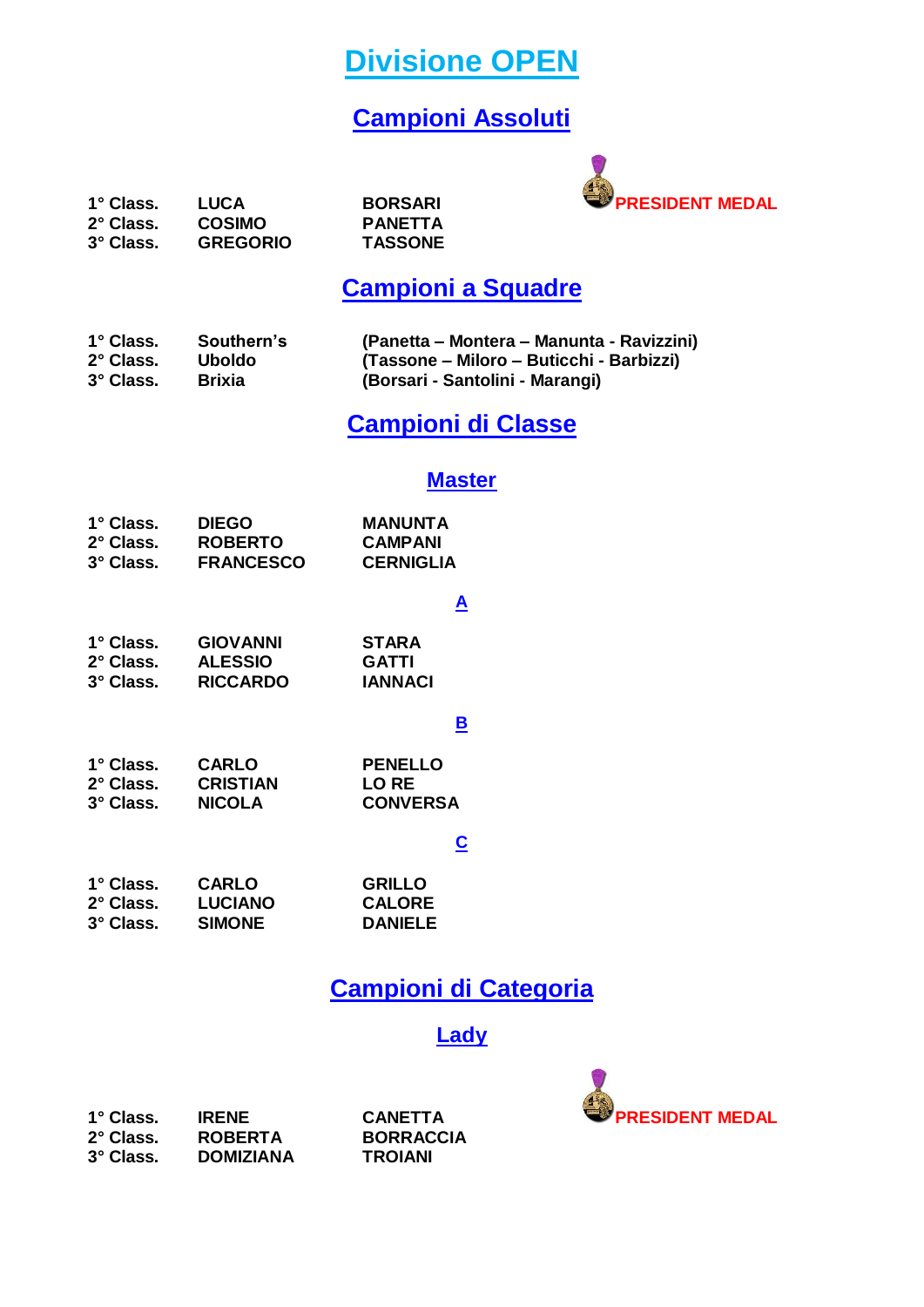



**1° Class. EDOARDO BUTICCHI PRESIDENT MEDAL 2° Class. PAOLO RAVIZZINI 3° Class. ROBERTO CAMPANI**

**Super Senior**



**1° Class. IVANO BENCIVENNI PRESIDENT MEDAL 2° Class. FURIO LIBERTI 3° Class. TIZIANO LUPPI**

## **Divisione REVOLVER**

## **Campioni Assoluti**

**2° Class. LUCA RICCIARDI**

**3° Class. FILIPPO PERUCCACCI**



## **Campioni di Categoria**

**Senior**

| 1° Class. | <b>FABRIZIO</b> |
|-----------|-----------------|
| 2° Class. | LUCA            |
| 3° Class. | <b>MARCO</b>    |

**2° Class. LUCA RICCIARDI 3° Class. MARCO PEDRON**

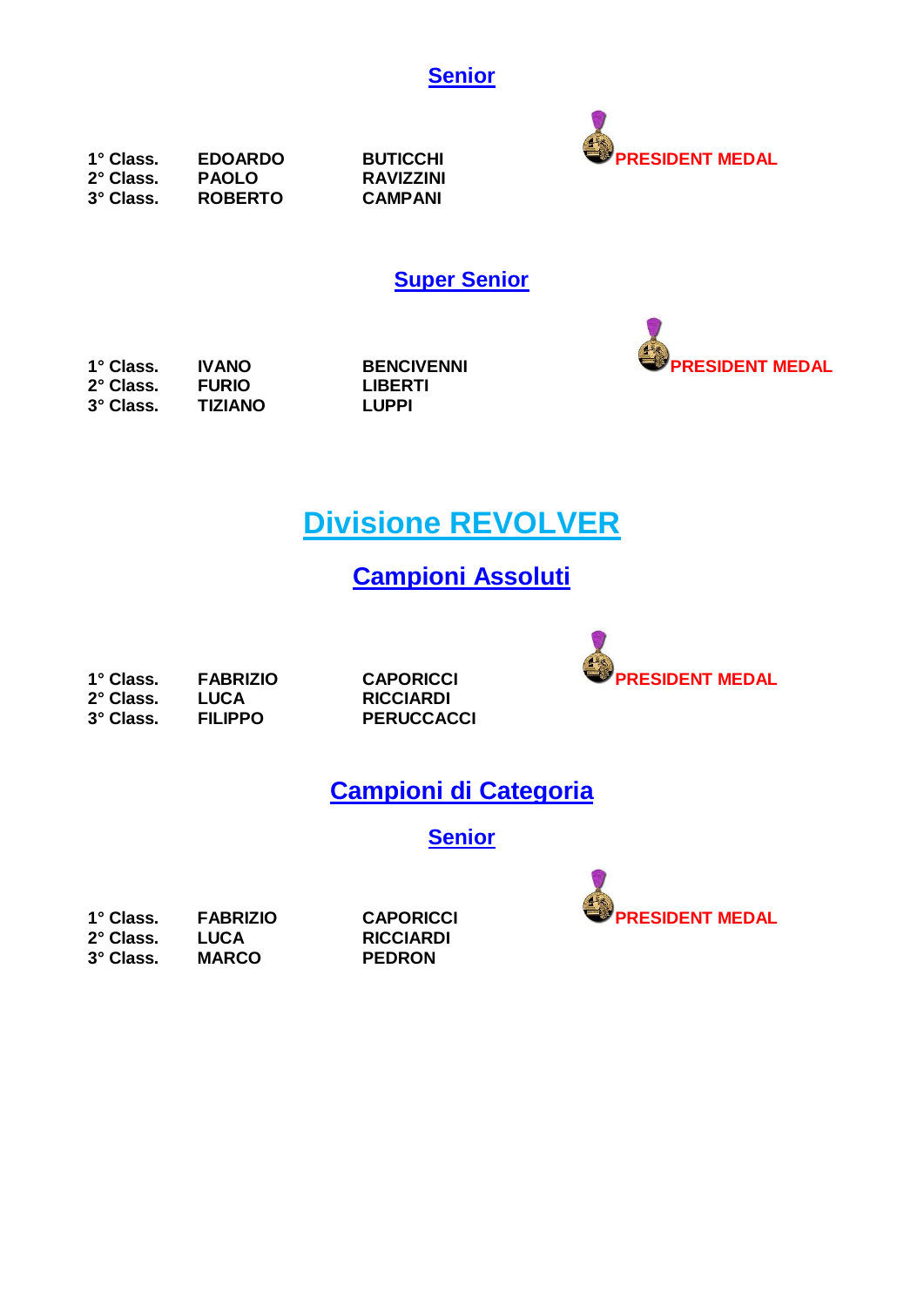## **Divisione CLASSIC**

### **Campioni Assoluti**

| 1° Class. | MAX               | <b>BRAGAGNOLO</b> |
|-----------|-------------------|-------------------|
| 2° Class. | <b>ANTONIO</b>    | <b>SCIURPI</b>    |
| 3° Class. | <b>ALESSANDRO</b> | PETTINELLI        |

### **Campioni di Classe**

#### **Master**

| 1° Class.<br>2° Class.<br>3° Class. | <b>ANTONIO</b><br><b>VITTORIO</b><br><b>GIANLUCA</b> | <b>SCIURPI</b><br><b>ANESA</b><br><b>MULAZZANI</b> |
|-------------------------------------|------------------------------------------------------|----------------------------------------------------|
| 1° Class.                           | <b>ROSSANO</b>                                       | <u>A</u><br><b>VERDIGI</b>                         |
| 2° Class.                           | <b>MARCO</b>                                         | <b>TIBERI</b>                                      |
|                                     |                                                      |                                                    |
| 3° Class. FILIPPO                   |                                                      | <b>PAVAN BERNACCHI</b>                             |
|                                     |                                                      | <u>В</u>                                           |
|                                     | 1° Class. ANTONIO                                    | <b>CIRAOLO</b>                                     |
| 2° Class. CARLO                     |                                                      | <b>IANNANTUONO</b>                                 |
| 3° Class.                           | <b>MARCO</b>                                         | <b>MELLONI</b>                                     |
|                                     |                                                      |                                                    |
| 1° Class.                           | <b>FABRIZIO</b>                                      | <b>DI FRANCESCO</b>                                |
| 2° Class.                           | <b>MARCO</b>                                         | <b>PEPPOLONI</b>                                   |
| 3° Class.                           | <b>PAOLO</b>                                         | BELLI                                              |
|                                     |                                                      |                                                    |

## **CAMPIONI DI CATEGORIA**

#### **Senior**

1° Class. MAURO DI PROSPERO **PRESIDENT MEDAL**<br>2° Class. GIUSEPPE TODARO  $GIUSEPPE$ **3° Class. MARCO TIBERI**

| <b>ROSPERO</b> |  |
|----------------|--|
| <b>)ARO</b>    |  |
| FRI            |  |